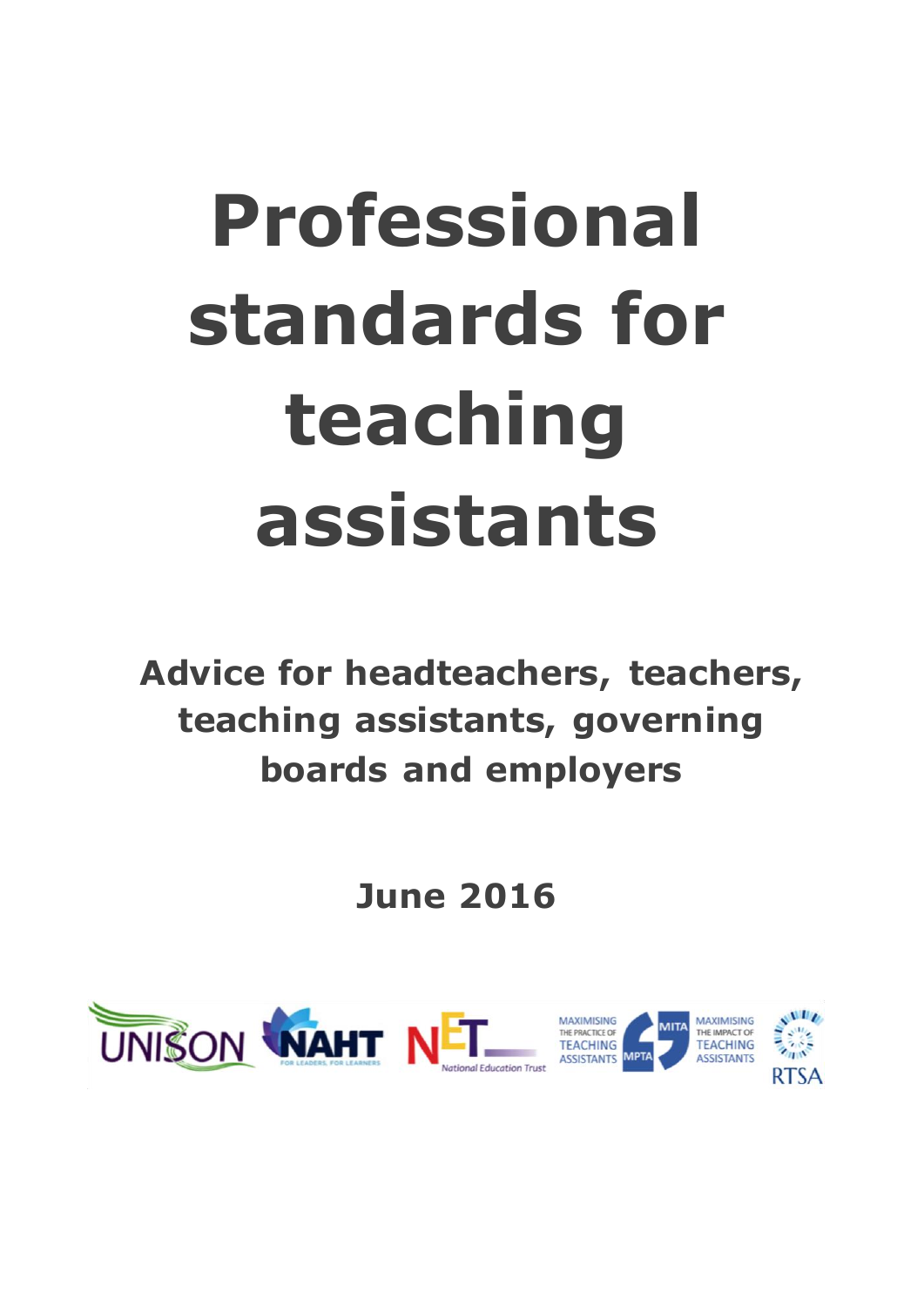## **Contents**

| Introduction                                            | 3              |
|---------------------------------------------------------|----------------|
| Who is this advice for?                                 | $\overline{4}$ |
| Purpose of the standards                                | $\overline{4}$ |
| Overview of roles                                       | 5              |
| What is a teaching assistant?                           | 5              |
| The role of the teaching assistant                      | 5              |
| The role of school leaders                              | 5              |
| The four themes                                         | 6              |
| Personal and professional conduct                       | 7              |
| Knowledge and understanding                             | 7              |
| Teaching and learning                                   | 8              |
| Working with others                                     | 8              |
| Supporting guidance                                     | 9              |
| Who are the standards for?                              | 9              |
| What are the standards for?                             | 9              |
| What are the standards not for?                         | 9              |
| Using the standards                                     | 10             |
| <b>Further information</b>                              | 11             |
| <b>Teaching assistant deployment</b>                    | 11             |
| Teaching assistants - careers, training and development | 11             |
| NJC job profiles                                        | 11             |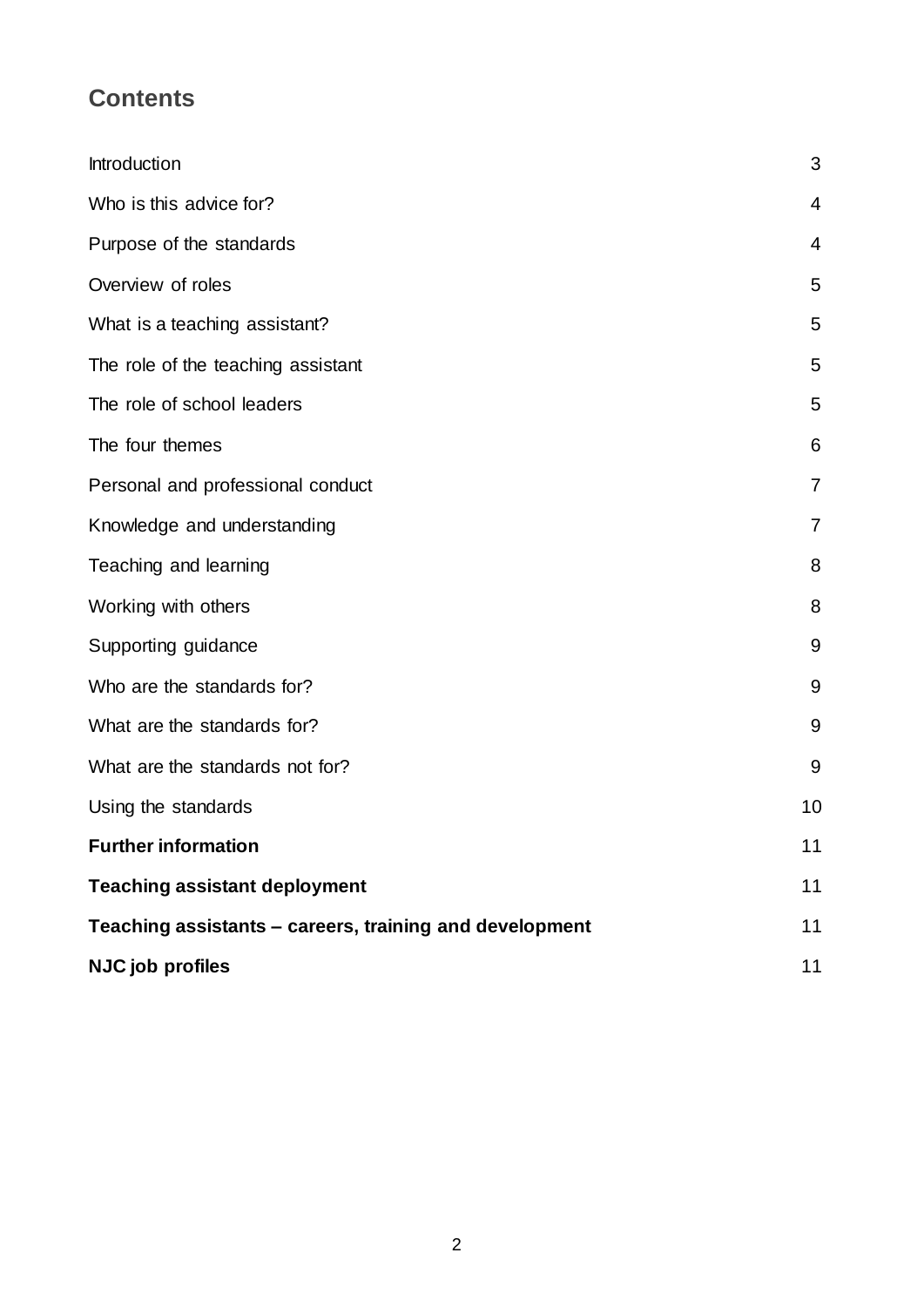## **Introduction**

The Professional Standards for Teaching Assistants were originally drafted by a working group set up by the Department for Education (DfE) in conjunction with organisations representing the schools workforce, practitioners and others also committed to ensuring excellence in education. After completing the standards the government decided not to publish them and so a number of organisations interested in promoting the work of teaching assistants asked the DfE for permission to publish them. Permission was granted subject to it being made clear that the DfE was no longer involved in the production of the standards, which we are happy to do.

These teaching assistant standards are non-mandatory and non-statutory, but they sit alongside the statutory standards for teachers and headteachers and help to define the role and purpose of teaching assistants to ensure that schools can maximise the educational value and contribution of employees working directly with pupils. As such, we believe that they provide a valuable tool for the whole school team. We aim for these standards to benefit you, your colleagues and your pupils.

This document provides the standards themselves as well as supporting guidance detailing how the professional standards for teaching assistants should and should not be used. The standards should help teaching assistants and their colleagues in schools define and understand their role and are enhanced when underpinned by a professional approach from school leaders to employing and deploying teaching assistants to ensure that educational outcomes are raised.

Please note these standards will be most effectively used when read and implemented alongside the materials referenced in the 'Further Information' section on page 12.

These standards could not have been published without the hard work of the original review team. The details of the original review panel's remit and members can be found [here.](https://www.gov.uk/government/news/review-of-standards-for-teaching-assistants-launched)

These standards are endorsed by UNISON, NAHT (National Association of Head Teachers), NET (National Education Trust), London Leadership Strategy and Maximising TAs, with involvement and support from Rob Webster (UCL Institute of Education), Paula Bosanquet (University of East London), Maria Constantinou, schools-based practitioner, and Dame Kate Dethridge NLE, Headteacher of Churchend Academy Teaching School (home of the Reading Teaching School Alliance) and former chair of the DfE working group that drafted the standards.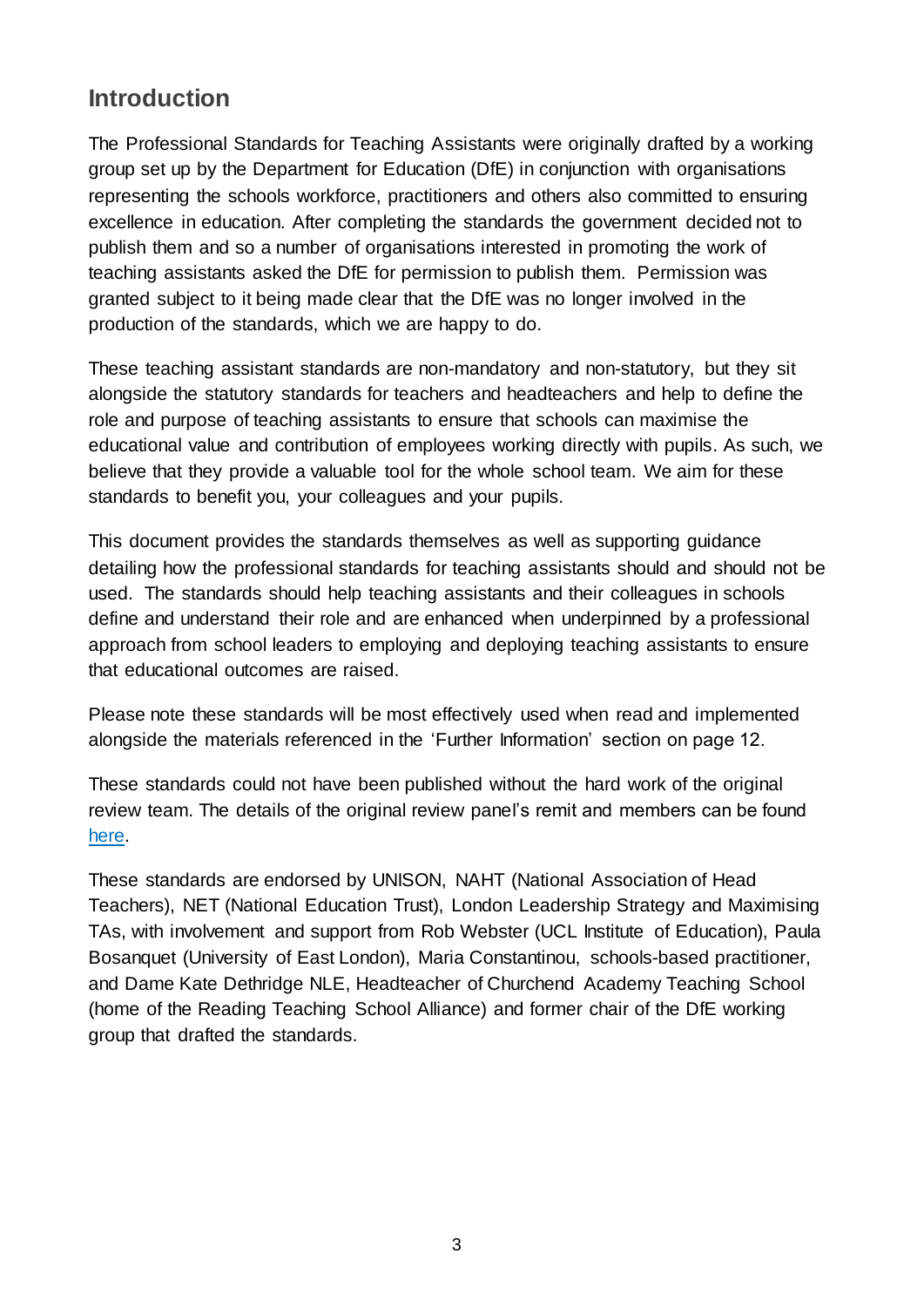## **Who is this advice for?**

This guidance is for:

- Teaching assistants, teachers and school leaders
- Governing boards and employers
- Local authority support services

These standards are applicable to all teaching assistants in schools, working at all levels. It is hoped these standards will support and shape positive conversations teaching assistants have with colleagues, managers and headteachers around their own roles and professional development.

Please note this advice and guidance refers to 'schools' throughout. This includes all schools whether funded via the local authority ('maintained schools' or voluntary aided schools) or via the Education Funding Agency (academy schools and free schools etc.).

## <span id="page-3-0"></span>**Purpose of the standards**

The *Professional Standards for Teaching Assistants (2016)* defines high standards which are applicable to all teaching assistant roles in a self-improving school system. The main purpose of these standards is to raise the status and professionalism of teaching assistants and to position their role within a community of professionals, including teachers and school leaders, all working together to improve outcomes for children.

The teaching assistants' standards were developed out of a review of the teachers' and headteachers' standards by independent groups. The publication of these standards recognises that existing standards for Higher Level Teaching Assistants [\(HLTAs\)](http://webarchive.nationalarchives.gov.uk/20130401151715/http:/www.education.gov.uk/publications/eOrderingDownload/TDA0420.pdf) do not apply to all teaching assistants. These standards do not replace the professional standards for HLTAs; they are complimentary to them (see Further information).

National Occupational Standards for staff supporting teaching and learning provide a detailed framework for the training and development of support staff. They provide more detailed insights and guidance (see Further information).

This is a set of standards for teaching assistants that:

- are unequivocal, clear and easy to understand and use;
- can be used to inform performance management processes;
- steer the professional development of teaching assistants at all levels;
- are designed to inspire confidence in teaching assistants and ensure that schools use their skills and expertise to best effect;
- <span id="page-3-1"></span> focus primarily on the key elements of their professional relationship with teachers to ensure that all pupils attain the highest possible standards.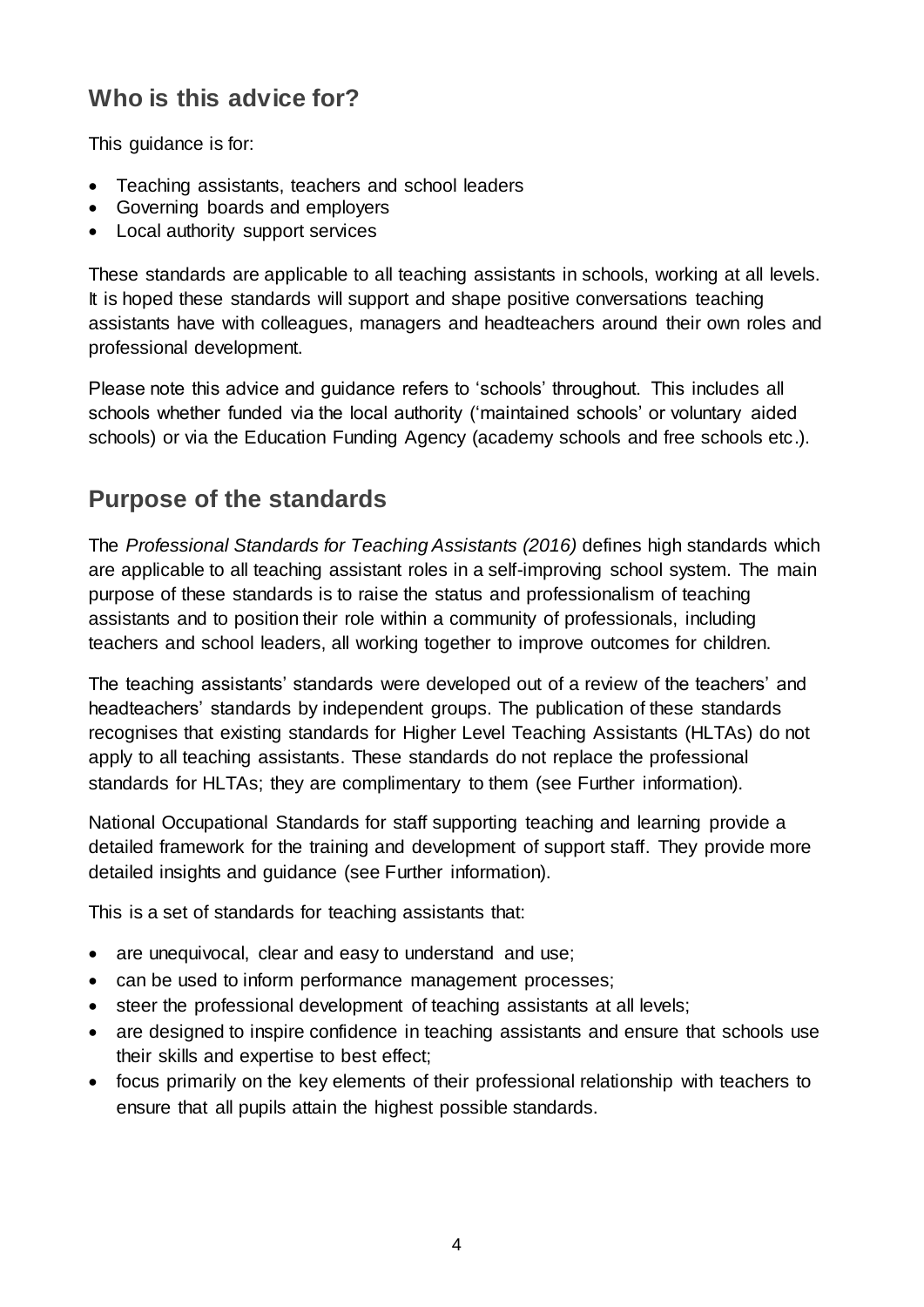## **Overview of roles**

## <span id="page-4-0"></span>**What is a teaching assistant?**

A number of different job titles are used for staff supporting teaching and learning. This document refers to "teaching assistants" throughout and this includes staff based in the classroom for learning and pupil support, e.g. HLTAs, teaching assistants, special needs support staff, early years practitioners, minority ethnic pupils support staff and bilingual assistants. While most teaching assistants are employed directly by schools and academies, some are employed by local authority services and academy chains and work across a range of schools and settings.

## <span id="page-4-1"></span>**The role of the teaching assistant**

The primary role of the teaching assistant should be to work with teachers to raise the learning and attainment of pupils while also promoting their independence, self esteem and social inclusion. They give assistance to pupils so that they can access the curriculum, participate in learning and experience a sense of achievement.

Teaching assistants are an integral part of the school workforce representing a substantial investment of school funding. School leaders' decision-making about the effective deployment of teaching assistants is crucial in making a difference to pupil achievement (see Further information). Teaching assistants should act with honesty and integrity to uphold comparable standards to other education professionals, in order to make the education of pupils their first concern. By demonstrating values and behaviours consistent with their professional role, teaching assistants work with other education professionals within a common framework of expectations.

## <span id="page-4-2"></span>**The role of school leaders**

School leaders have a crucial role to play in the raising the status of teaching assistants. These standards provide school leaders with a tool to ensure consistency for all teaching assistants, so their skills and expertise in raising pupil achievement are recognised and developed.

Active and practical application of the standards demonstrates that school leaders recognise the value and importance of teaching assistants and should ensure teaching assistants have parity of esteem with fellow education professionals. However, it should be understood that adopting and using the standards in isolation is insufficient to the overall aim of delivering good outcomes for pupils.

These standards form an essential part of wider, complementary guidance to assist school leaders' strategic and operational decision-making, such as the *[Making Best Use](https://v1.educationendowmentfoundation.org.uk/uploads/pdf/TA_Guidance_Report_Interactive.pdf)  [of Teaching Assistants](https://v1.educationendowmentfoundation.org.uk/uploads/pdf/TA_Guidance_Report_Interactive.pdf)* guidance report from the Education Endowment Foundation (EEF). This report sets out the best available evidence on the effective deployment of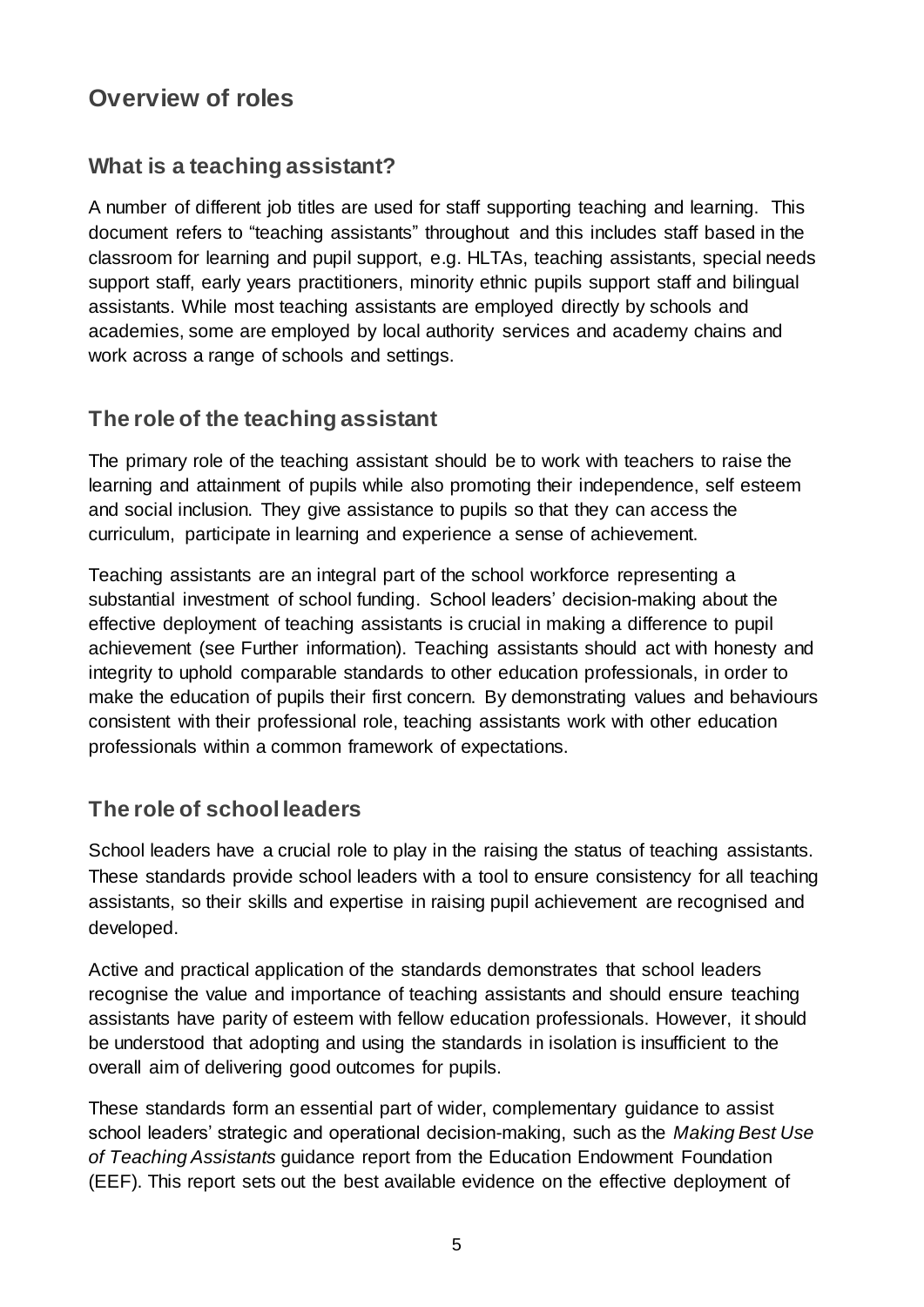teaching assistants and recommendations on how best to utilise their skills, knowledge and expertise in schools.

The effective deployment of teaching assistants, and appropriate preparation for the tasks they undertake, is the key to their success in supporting teaching and learning. School leaders should not only ensure that teaching assistants have the right knowledge and skills to provide effective teacher and pupil support, via appropriate and timely training and professional development, but also ensure that teachers are informed and equipped to fully capitalise on teaching assistants' professional learning and expertise. School leaders and teachers should work to the principle that teaching assistants should be deployed in ways that add value to what teachers do, not replace them.

Meeting these standards depends on school leaders being able to provide a climate that supports forms of collaborative working that do not burden teachers or teaching assistants; and recognising that many teaching assistants manage other staff and require the time do this effectively. Teaching assistants require support and opportunities to reflect on their own practice in order to identify their training needs. Teaching assistants should have an appropriate career development pathway and access to training within the working day.

## <span id="page-5-0"></span>**The four themes**

The *Professional Standards for Teaching Assistants* are set out in four themes.

- **1. Personal and professional conduct**
- **2. Knowledge and understanding**
- **3. Teaching and learning**
- **4. Working with others**

Within each theme there are several standards expected of teaching assistants.

#### **Why were these themes chosen?**

**Personal and professional conduct** – In order for teaching assistants to provide effective support to teachers and pupils, they need to be clear about their role and responsibilities and how these fit within the wider structure of the school. In the same way as teachers, teaching assistants operate in a position of trust and are seen by pupils as role models. They should be able to maintain proper boundaries with pupils and their behaviours should reflect this responsible position.

**Knowledge and understanding** – Teaching assistants should have sufficient knowledge and skills to help teachers support pupils in achieving their maximum potential. School leaders are best placed to make judgements about the type and level of knowledge and skills that individual teaching assistants need, as this will vary according to job role. This could include: subject knowledge; specialist skills and knowledge to support pupils with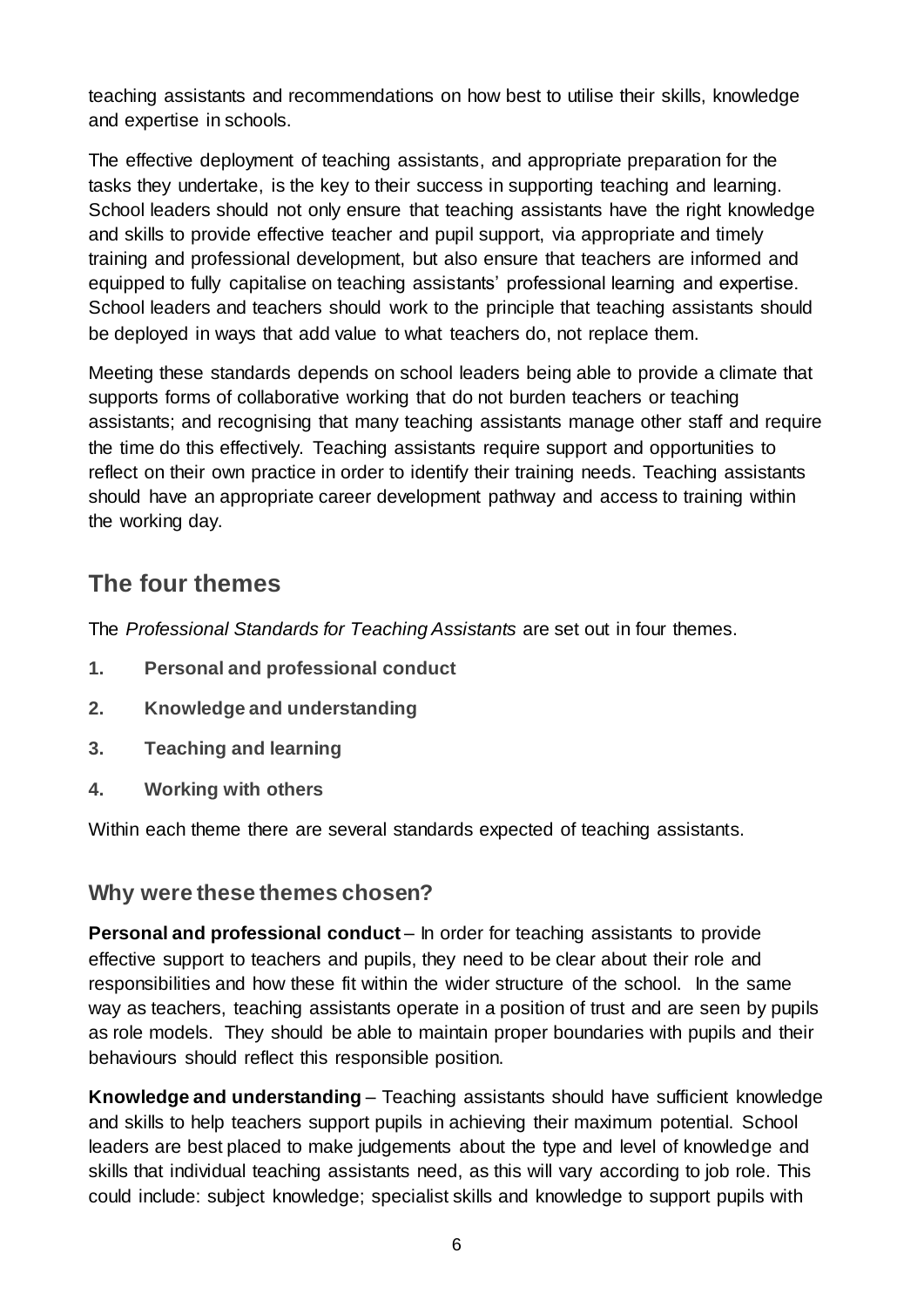special educational needs or disabilities; knowledge of the curriculum; pedagogical knowledge; behaviour management strategies.

**Teaching and learning** – An important role of a teaching assistant is to support the teacher in ensuring the best possible outcomes for all pupils. The standards in this theme recognise that teaching assistants work under the supervision of a teacher in accordance with arrangements made by the headteacher of the school. Schools should refer to the EEF guidance report (see Further information) for 'relevant strategies to support the work of the teacher'.

**Working with others** – Teaching assistants work with other professionals, parents, carers and outside agencies as well as with pupils themselves. Although other themes require teaching assistants to work collaboratively with others, these qualities and skills were considered so important and distinctive to the role as to merit their own theme.

## <span id="page-6-0"></span>**Personal and professional conduct**

**Teaching assistants should uphold public trust in the education profession by:**

- **Having proper and professional regard for the ethos, policies and practices of the school** in which they work as professional members of staff.
- **Demonstrating positive attitudes, values and behaviours** to develop and sustain effective relationships with the school community.
- **Having regard for the need to safeguard pupils' well-being** by following relevant statutory guidance along with school policies and practice.
- **Upholding values consistent with those required from teachers** by respecting individual differences and cultural diversity.
- **Committing to improve their own practice** through self-evaluation and awareness.

## <span id="page-6-1"></span>**Knowledge and understanding**

#### **Teaching assistants are expected to:**

- **Share responsibility for ensuring that their own knowledge and understanding is relevant and up to date** by reflecting on their own practice, liaising with school leaders, and identifying relevant professional development to improve personal effectiveness.
- **Take opportunities to acquire the appropriate skills, qualifications, and/or experience** required for the teaching assistant role, with support from the school/employer.
- **Demonstrate expertise and skills in understanding the needs of all pupils** (including specialist expertise as appropriate) and know how to contribute effectively to the adaptation and delivery of support to meet individual needs.
- **Demonstrate a level of subject and curriculum knowledge** relevant to their role and apply this effectively in supporting teachers and pupils.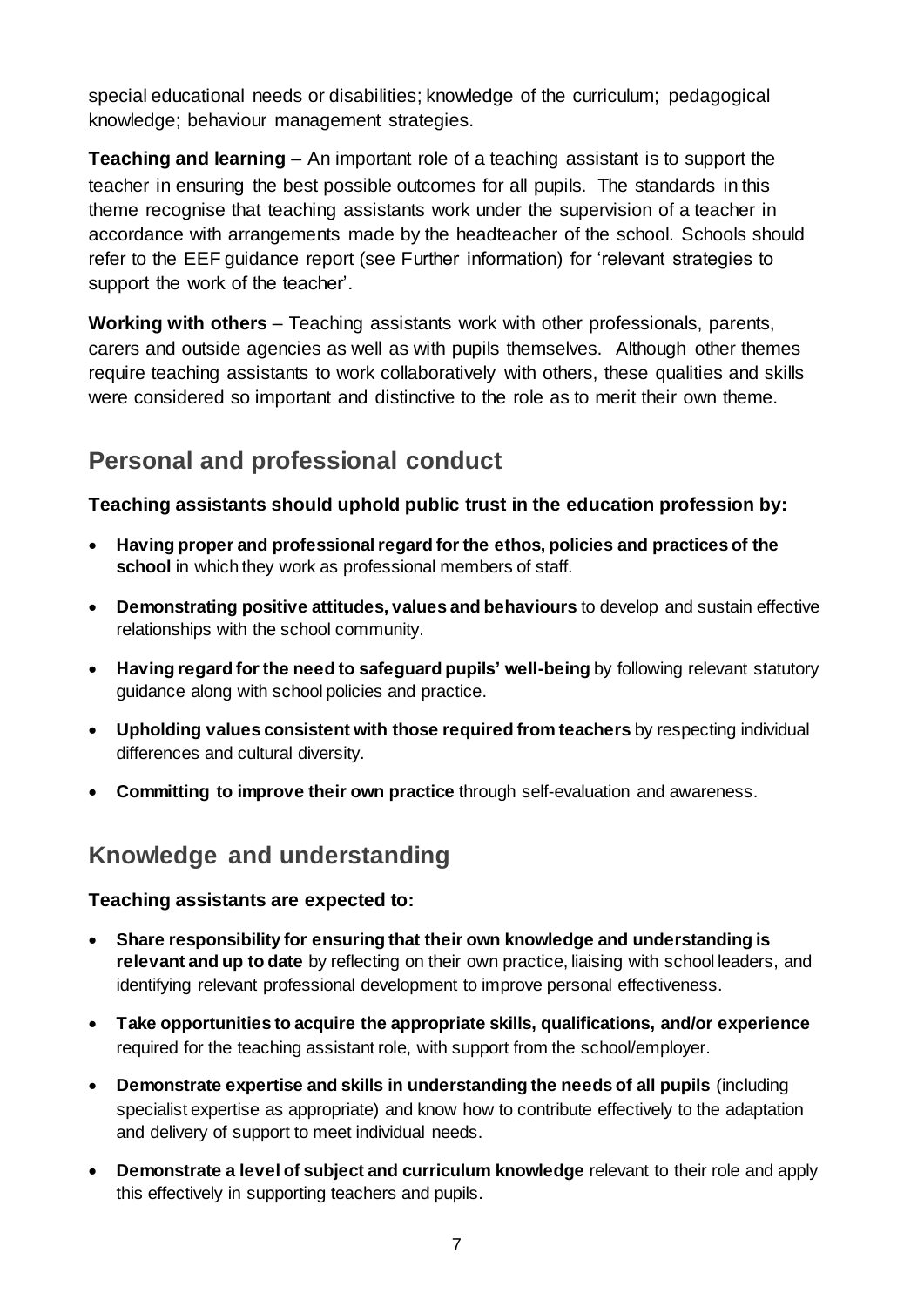**Understand their roles and responsibilities within the classroom and whole school context recognising** that these may extend beyond a direct support role.

## <span id="page-7-0"></span>**Teaching and learning**

#### **Teaching assistants are expected to:**

- **Demonstrate an informed and efficient approach to teaching and learning** by adopting relevant strategies to support the work of the teacher and increase achievement of all pupils including, where appropriate, those with special educational needs and disabilities.
- **Promote, support and facilitate inclusion** by encouraging participation of all pupils in learning and extracurricular activities.
- **Use effective behaviour management strategies consistently** in line with the school's policy and procedures.
- **Contribute to effective assessment and planning** by supporting the monitoring, recording and reporting of pupil performance and progress as appropriate to the level of the role.
- **Communicate effectively and sensitively with pupils** to adapt to their needs and support their learning.
- **Maintain a stimulating and safe learning environment** by organising and managing physical teaching space and resources.

## <span id="page-7-1"></span>**Working with others**

#### **Teaching assistants are expected to:**

- **Recognise and respect the role and contribution of other professionals, parents and carers** by liaising effectively and working in partnership with them.
- **With the class teacher, keep other professionals accurately informed** of performance and progress or concerns they may have about the pupils they work with.
- **Understand their responsibility to share knowledge** to inform planning and decision making.
- **Understand their role** in order to be able to work collaboratively with classroom teachers and other colleagues, including specialist advisory teachers.
- <span id="page-7-2"></span> **Communicate their knowledge and understanding of pupils** to other school staff and education, health and social care professionals, so that informed decision making can take place on intervention and provision.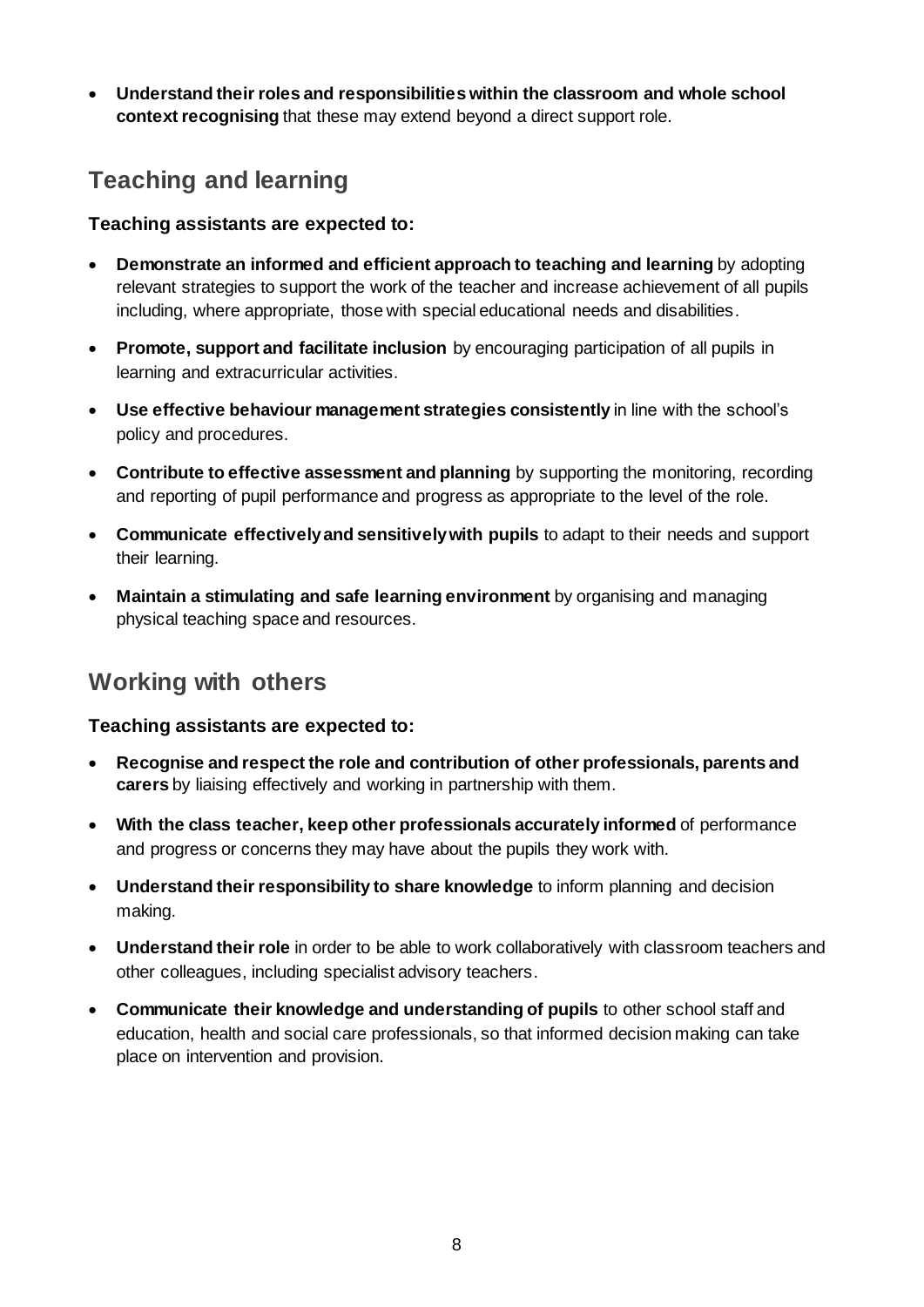## **Supporting guidance**

## <span id="page-8-0"></span>**Who are the standards for?**

The standards are a tool for teaching assistants and for teachers and members of a school leadership team responsible for managing their work. They are also intended to help employers and governors when recruiting support staff, and defining the job roles of teaching assistants. They may also be useful to local authority support services and multi academy trusts which employ teaching assistants. They are core standards for all teaching assistants working across all phases in mainstream and specialist settings.

## <span id="page-8-1"></span>**What are the standards for?**

These core standards are intended to raise the status and professionalism of teaching assistants. They define characteristics that all teaching assistants can demonstrate regardless of their working context. The standards are designed to ensure that the skills and experience demonstrated by teaching assistants help to support high-quality teaching, learning and social inclusion.

The standards have been written to reflect the diversity of school employers and the wide-ranging responsibilities of teaching assistants working with pupils and teachers in a variety of contexts. They are designed for all teaching assistants and for schools to adapt to their own context.

The standards are complementary to the existing standards for Higher Level Teaching Assistants (see Further information), rather than a replacement for them. The standards provide clear and concise expectations for all teaching assistants, working at all levels, and a framework to strengthen their status as education professionals.

The standards may be used as a tool to support the performance management of teaching assistants, although employers are free to decide the standards against which teaching assistants are assessed.

#### <span id="page-8-2"></span>**What are the standards not for?**

Whilst the standards may be used in support of any recruitment exercise, they should not be used as a checklist. The standards are not appropriate for job evaluation; instead the role profiles developed by the National Joint Council for Local Government Services role profiles can be used (see Further information). The standards are generic and broad based – they do not specify requirements for staff recruited to specialist roles.

The standards should be considered as a whole. Although some standards may be more important in some contexts, the professionalism and contribution of teaching assistants needs to be recognised in its entirety rather than under specific themes. The weight given to each element will vary from school to school and will depend on the individual job role and responsibilities.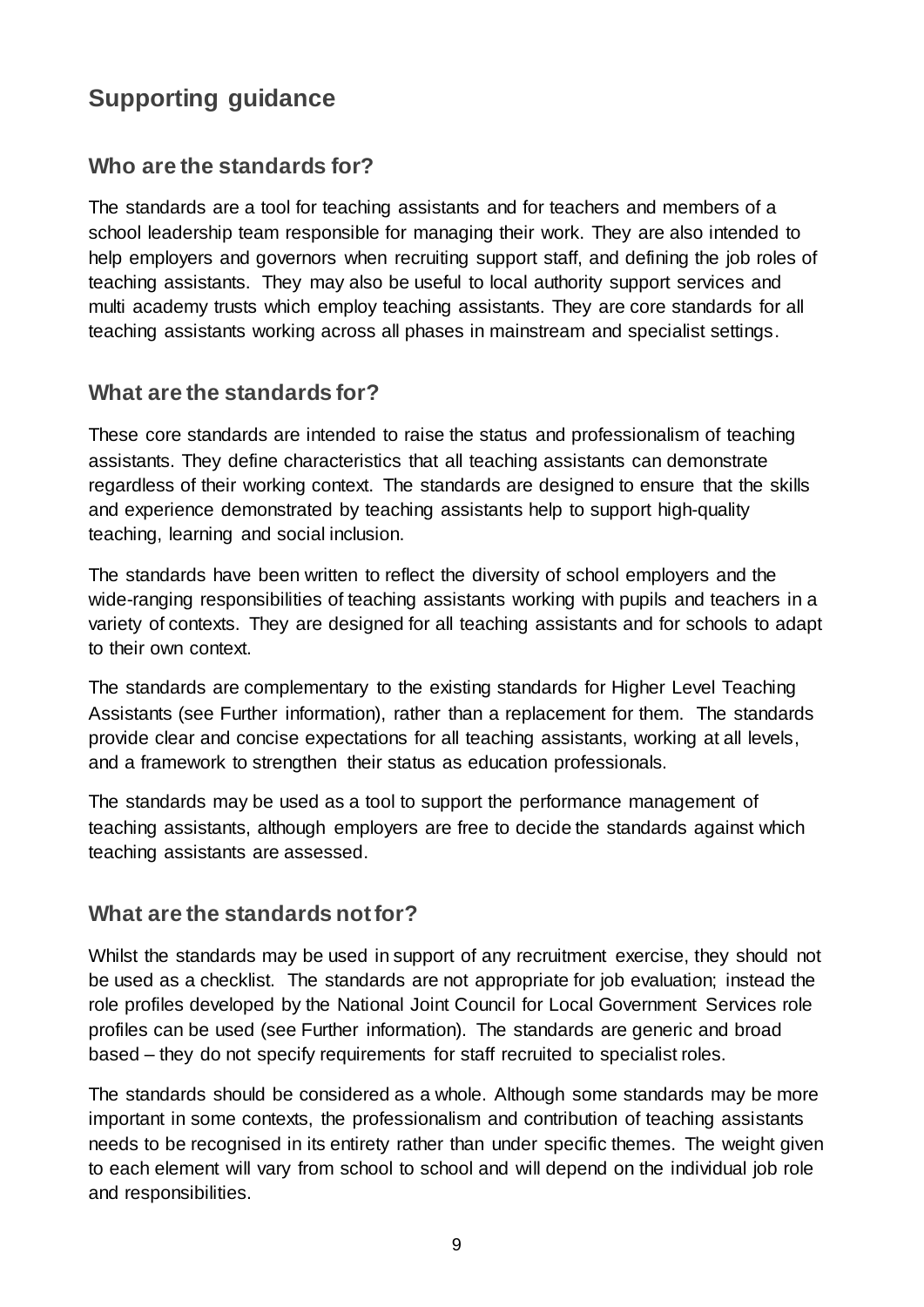## <span id="page-9-0"></span>**Using the standards**

The standards can be used:

#### **For teaching assistants, to shape their own practice and professional development**, **within and beyond the school**

Self-evaluation in a supportive context is key to the development of all education professionals. These standards can be used by teaching assistants as a focus for reflection on their own practice.

Teaching assistants can use the standards to have a constructive conversation with headteachers, teachers and others about areas where support is needed for professional development. Teaching assistants should feel empowered to seek such support. School leaders are expected to provide such training and support as may be necessary for the support staff in their schools, as possible within the financial constraints in which they operate.

#### **For teachers or other line managers, to inform the appraisal of teaching assistants**

There is no mandatory requirement to use the standards for this purpose, but they provide a useful framework for appraisal discussions. These standards should not be used as prescribed objectives. Objectives must be relevant to the context of the individual school and teaching assistant.

They may be used to support and supplement existing appraisal frameworks, but are not designed as a sole tool for performance management.

The standards should not be used to assess the performance of teaching assistants in the way that teachers' performance is assessed. The standards are not part of a statutory framework and teaching assistants do not have the same sort of pay and career structure as teachers. The standards should not be used for the purposes of accountability. Teaching assistants should not be expected to provide evidence against each of the standards for appraisal

#### **For employers to support the recruitment and appointment of teaching assistants**

The standards are not an off-the-shelf job description or a person specification, but they can be used to underpin and shape both of these documents.

It is important to focus on the context of the individual school. Different schools and teaching assistants within each school will have different levels of responsibility and so require different skills and experience.

#### **For employers to evaluate their induction arrangements and provision of continuous professional development (CPD) for teaching assistants**

The standards should inform schools' processes for identifying training and development needs. Schools need to have CPD policies which effectively address the needs of the whole workforce and should use their own and external training budgets to this end.